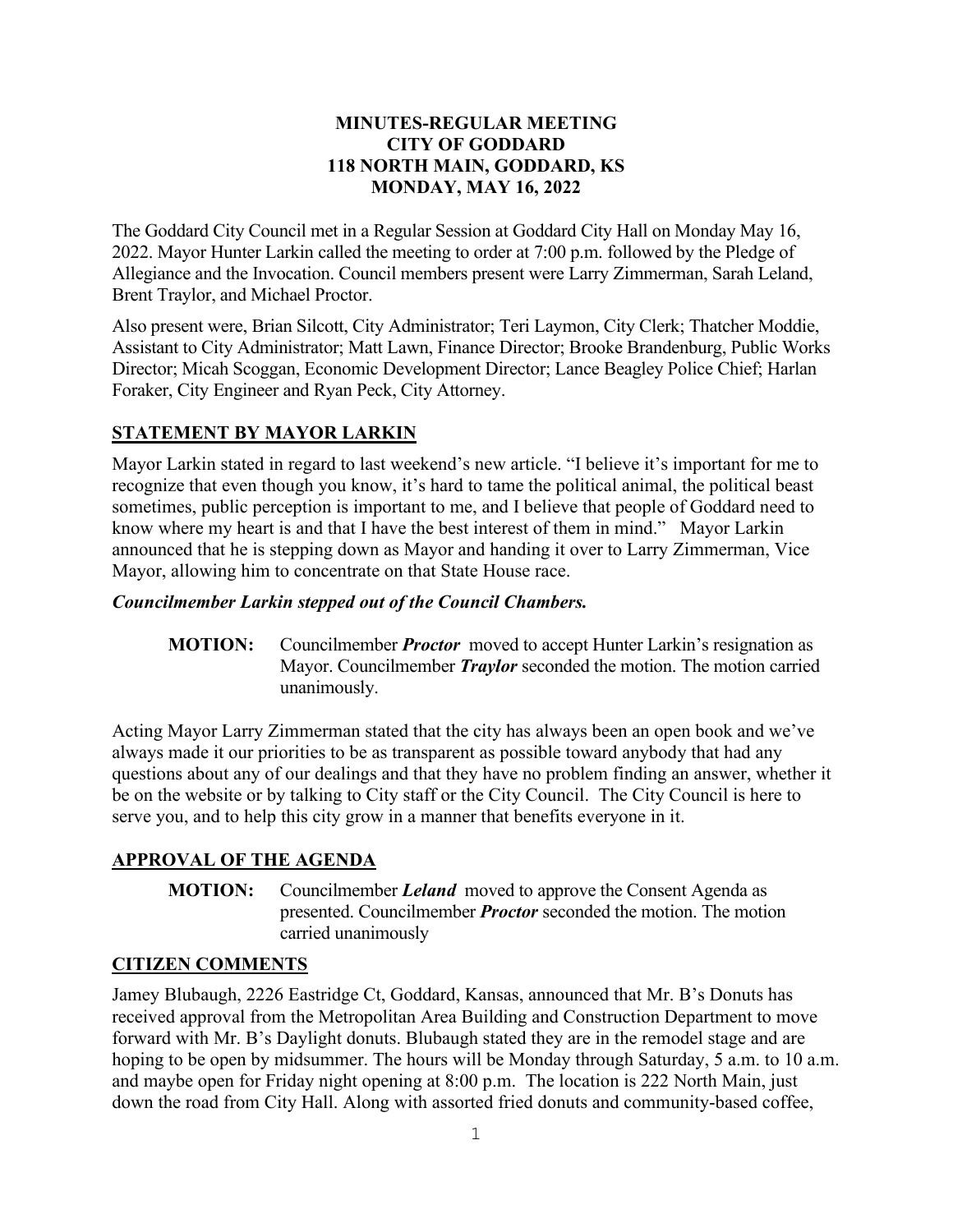there will be sausage rolls and biscuits and gravy. Blubaugh said he looks forward to serving up some donuts soon.

## **APPOINTMENT OF CONNIE BRAKE TO THE LIBRARY BOARD**

Thatcher Moddie introduced Connie Brake, who has lived in Wichita for 29 years and in the Goddard School District for 27 years. Both of her children graduated from Goddard High School. Moddie provided a brief summary of Connie's professional background, competency and expertise in the library field.

**MOTION:** Councilmember *Leland* moved to approve the appointment of Connie Brake to the Library Board. Councilmember *Traylor* seconded the motion. The motion carried unanimously.

## **APPROVAL OF THE CONSENT AGENDA**

**MOTION:** Councilmember *Leland* moved to approve the Consent Agenda as presented. Councilmember *Proctor* seconded the motion. The motion carried unanimously.

### **PUBLIC HEARING ON ENVIRONMENTAL CODE VIOLATION AT 411 CRAIG STREET**

Acting Mayor, Larry Zimmerman opened the public hearing at 7:10 p.m.

Micah Scoggan, explained that on March 15, 2022, the city code enforcement officer documented a violation of the city of Goddard code section 8-308 upon the premises located at 411 N Craig St. A certified letter was sent allowing 15 days to elapse to remediate the issue.

The property owners are Scott and Tiffany Wegerer who live in Colwich Kansas. The tenant is Larry Veltman who is disputing the code violation.

Mr. Veltman was informed of his right to legal counsel if he desired it and he provided notice within the 15-day time allowed to be considered before the Governing Body per city of Goddard code 8-312.

The City of Goddard code officer found the following non-compliance with the City of Goddard code, Chapter 8, Article 3 Environmental Code:

• *Exterior conditions (yard) shall include, but not be limited to, the scattering over or the parking, leaving, depositing or accumulation on the yard of any of the following: a. lumber, wire, metal, tires, concrete, masonry products, plastic products, supplies, equipment, machinery, auto parts, junk, or refuse.*

Larry Veltman addressed the City Council and explained that he has already started on the cleanup and said he does not dispute the violation but would like more time to complete the cleanup. Veltman offered to share photos of the progress of the remediation to date.

Acting Mayor, Zimmerman closed the public hearing at 7:22 p.m.

**MOTION:** Councilmember *Leland* moved to table item H.1 for 30 days and address at the corresponding city council meeting. Councilmember *Proctor* seconded the motion. The motion carried unanimously.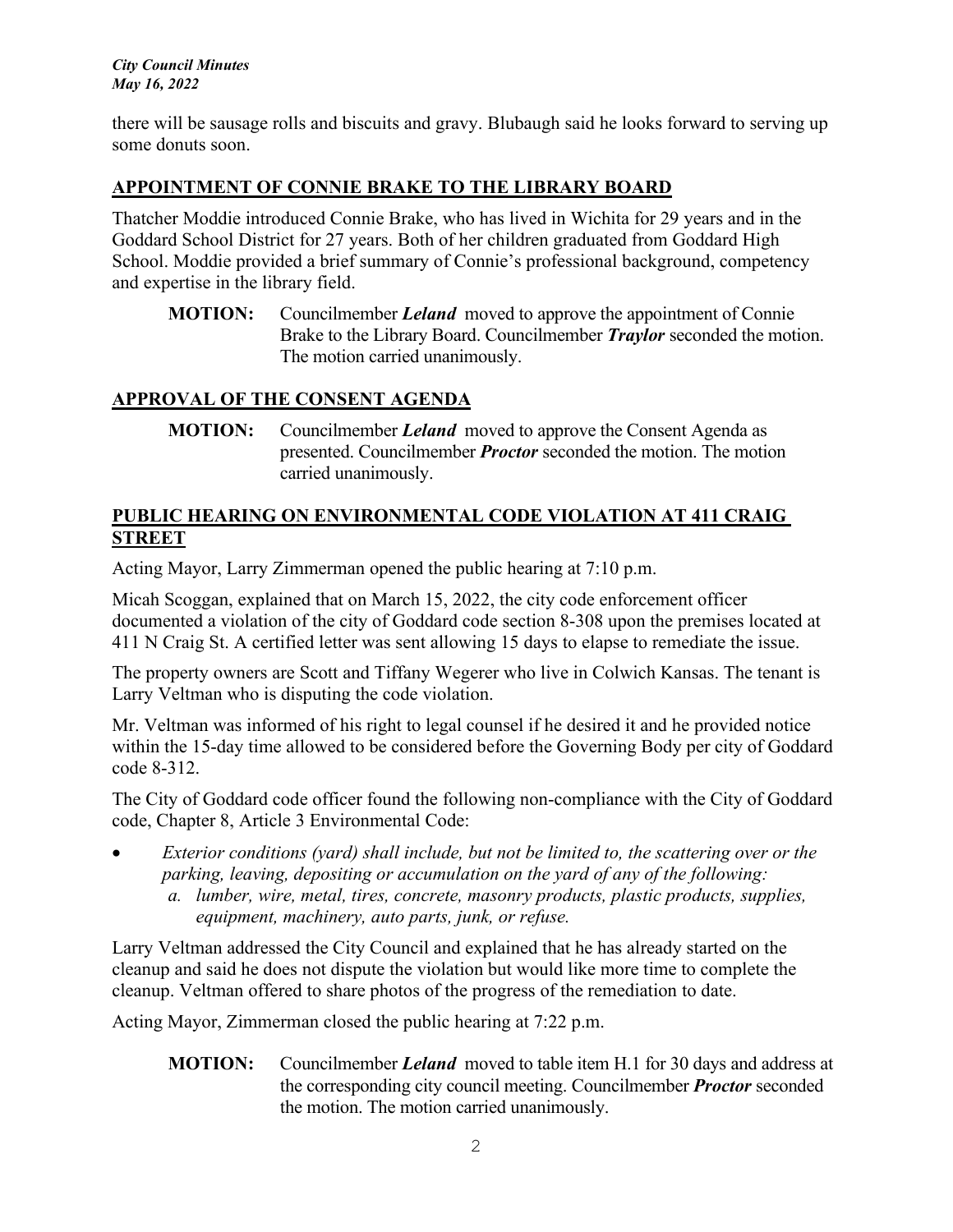### **CONSIDER WASTWATER TREATMENT FACILITY POLYMER PUMP PURCHASE**

Brooke Brandenburg, Public Works Director explained that Polymer is a coagulant with a wide variety of uses in drinking water, wastewater, and stormwater. Polymers are commonly used in wastewater treatment to initiate the flocculation of solid waste so that it can be separated from water in a relatively easy manner. The City's wastewater treatment plant uses polymers in the sludge drying process to help congeal small pieces of biosolids into larger ones. Polymers are utilized by creating a precise, uniform solution in a liquid polymer blending system or "mixer."

The mixer currently in use at the WWTP has been in operation since the plant was constructed. Due to years of use it is malfunctioning and has become inaccurate and unreliable, resulting in poor sludge quality.

Brandenburg added that the malfunctioning mixer would be replaced with a new Acrison Model 580 Liquid Polymer Blending System. Acrison Polymer Preparation Modules are designed with an extremely efficient, two-stage activation system that produces a precise, uniform and thoroughly activated solution. Allowing the production of thick dry sludge cake suitable for land application.

Public Works is requesting spending approval of \$9,750.00 for the purchase of a new Acrison Model 580 Liquid Polymer Blending System. The amount is budgeted and will be allocated 100% to operating fund 30-860-7220 Wastewater - Equipment - Parts and Supplies. Current fund balance is \$40,000.00.

Brandenburg recommended the City Council approve the purchase of an Acrison Model 580 Liquid Polymer Blending System for \$9,750.00

**MOTION:** Councilmember *Leland* moved to approve the purchase of an Acrison Model 580 as presented. Councilmember *Traylor* seconded the motion. The motion carried unanimously.

## **AFFIRM 183RD AND KELLOGG PROJECT AUTHORIZATION FOR KDOT FUNDING**

The city entered into an agreement with KDOT to construct a Restricted Crossing U-Turn (RCUT) on May 20, 2019. The agreement sets forth the City's responsibility for design, right-of-way coordination, and project inspection costs with KDOT paying for the cost of construction with an amount not to exceed \$2,000,000. At the same May 20, 2019, meeting the City Council unanimously authorized the design agreement with TranSystems Corp. at a cost of \$186,210. The original project estimated cost of construction is \$1,573,310 with a 15% contingency of \$236,000 for a total construction budget of \$1,809,310. At the May 17, 2021, Regular City Council meeting authorized Amendment #2 for supplemental design services for the RCUT design amendments by KDOT and the interior connector road totaling \$225,800.

At the same May 17, 2021, the City Council approved a design agreement with TranSystems totaling \$102,450 for the design of intersection, pedestrian pathway, and right-of-way acquisition and coordination.

These projects are included in the 2022-23 Capital Improvement Program and KDOT has asked for the City's commitment to the Project.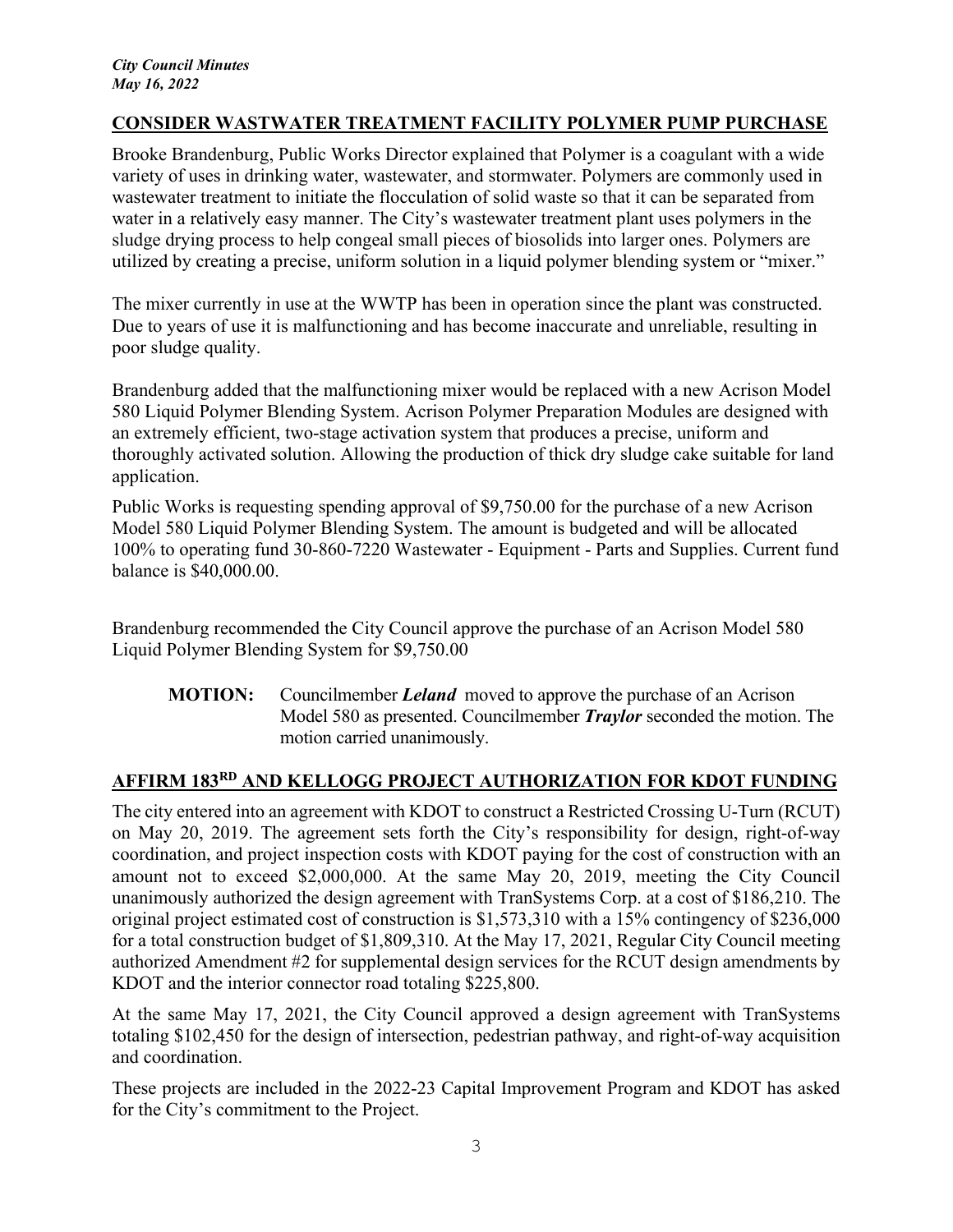Silcott recommended the City Council: Reaffirm its commitment 183rd Street Geometric Improvement at 183rd and US-54/400/Kellogg.

**MOTION:** Councilmember *Traylor* moved to reaffirm the city's commitment to the 183rd Street Geometric Improvement. Councilmember *Leland* seconded the motion. The motion carried unanimously.

## **ORDINANCE AMENDING FIREWORK TENT SALE LOCATIONS TO INCLUDE PLACES OF WORSHIP**

Micah Scoggan stated that certain firework distributors have asked the city if selling fireworks would be prohibited on church parking lots and other institutional locations. A review of the city code Chapter 7, Article 3 identified that firework stands can only be located on lots that are zoned for retail sales.

Additionally, it has been determined that only six stands can be in the city reducing the possible sales taxes that could be collected during the firework sale season.

It was also determined that all applicants must be sponsored by a non-profit organization that resides within the city limits of Goddard. Being sponsored by a non-profit did not exempt these firework stands from being exempt from paying sales taxes such that sales taxes was still collected. Removing this requirement would allow other firework stands to set up shop in Goddard without any additional requirements further increasing the sale tax revenue generated.

Scoggan recommend adopting an Ordinance with the following changes to the City Code:

- *Allowing an exception for sales at social institutions which have adequate parking space available to host fireworks stand. Such social institutions can be, but are not limited to, Schools, Places of worship, non-0profit organizations.*
- *Setting a maximum of fifteen (15) permits*
- *Dropping the requirement of non-profit sponsorship*

Discussion ensued regarding the maximum number of permits allowed and the benefits of having them sponsored by a non-profit organization. It was the consensus on the Governing Body to allow an exception for sales locations as recommended, but to increase the maximum permits to eight (8), and to keep the requirement of the non-profit sponsorship.

- **MOTION:** Councilmember *Traylor* moved to waive the reading of the ordinance. Councilmember *Proctor* seconded the motion. The motion carried unanimously.
- **MOTION:** Councilmember *Leland* moved to adopt said ordinance to include the revisions agreed upon by the Governing Body. Councilmember *Proctor* seconded the motion. The motion carried unanimously.

Roll Call Vote:

Yea: Zimmerman, Leland, Traylor, Proctor Nay:

#### *Ordinance #887*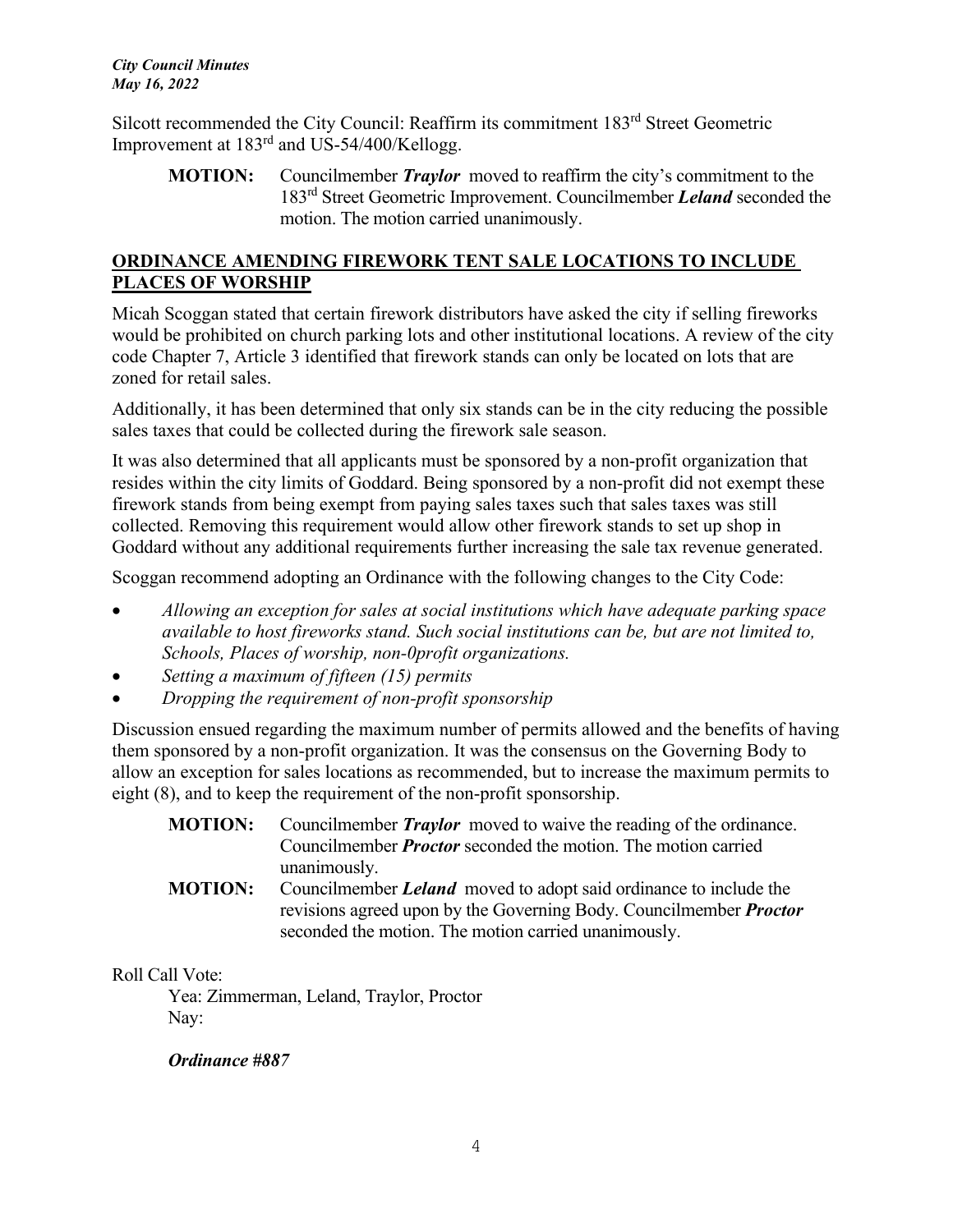### **ORDINANCE AMENDING BUILDING DESIGN STANDARDS**

Micah Scoggan stated as the city grows more businesses are being attracted to the residential boom that is being experienced as they see new potential clients in a burgeoning market. All new commercial buildings typically require a site plan which outlines what the architectural style of the building is as well as the building material. As construction costs increase some property owners are desiring to build rolled metal buildings on commercial lots for the principal building or for an accessory building. Design restrictions do not restrict these types of structures and some new buildings have been allowed to be built with rolled metal. They do however require metal facing to be clad with something else like stucco, stone, brick but the building frame is allowed to be rolled metal.

On May 10, 2021, the Planning Commission and the Governing Body discussed the design standards in detail. The Community Development Director created a draft amendment reflecting these comments which is being presented today.

On June 14, the Planning Commission approved the new design standards as follows:

- (i) Metal structures for primary or accessory buildings shall have facing (wrapped) with material such as stone, brick, stucco, or other approved materials. This shall be a requirement if any side is abutting a street or is considered significantly exposed to the public from the street it is facing. This will be determined by the Community Development Director or their representative. If it is determined that the building meets one of these two requirements it must be wrapped to the soffit level of that side of the building. This shall be for Commercial and Industrial buildings only. Residential structures shall not be of rolled metal for primary residences. Rolled metal shall be acceptable for accessory uses to a residential property and must comply with Article 6. Anyone desiring to avoid this requirement either partially or in full can apply for a variance before the Planning Commission.
	- **MOTION:** Councilmember *Traylor* moved to waive the reading of the ordinance. Councilmember *Proctor* seconded the motion. The motion carried unanimously.
	- **MOTION:** Councilmember *Proctor* moved to adopt said ordinance. Councilmember *Leland* seconded the motion. The motion carried unanimously.

Roll Call Vote:

 Yea: Zimmerman, Leland, Traylor, Proctor Nay:

*Ordinance #888* 

## **TRAIL'S END ADDITION PHASE 1 PEITITON AND IMPROVEMENT AUTHORIZATION RESOLUTIONS**

Water Transmission Improvements

The Resolution and its developer petition request \$399,000 plus a 1% per month increase from April 1, 2022, to construct a water transmission line improvement serving Trail's End Addition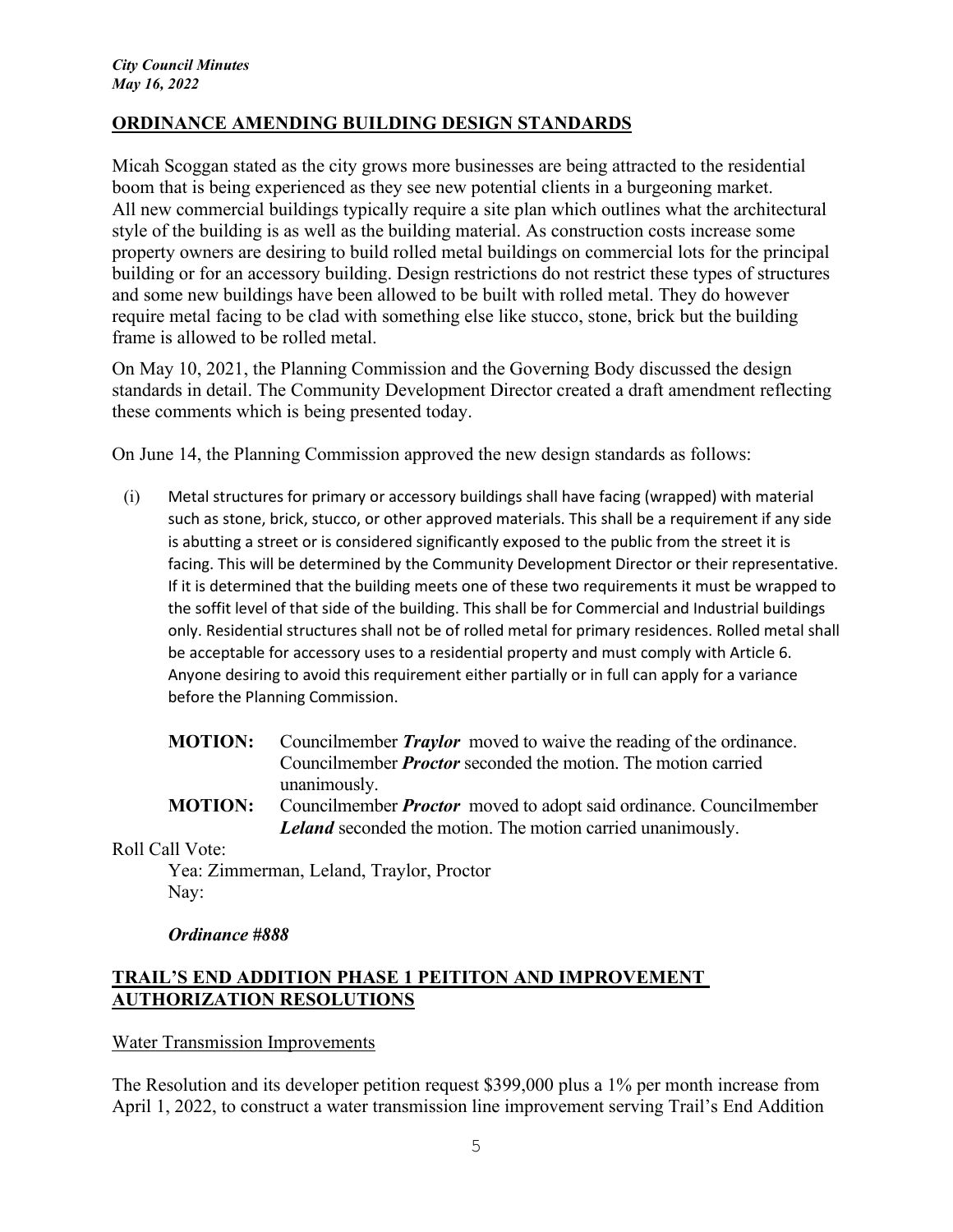lots 1-93 Block 1; lots 1-66 Block 2; lots 1-43, Block 3 with each lot apportioned 1/202 of the total assessment cost. The city-at-Large will contribute \$100,000 for the construction and installation of a 12" water transmission line. The documents have been reviewed by the City Attorney and City Administrator.

In accordance with state statutes and developer petitions, upon maturity these General Obligation Temporary Notes will be "converted" or "rolled" into longer term General Obligation Bonds through the special assessment process outlined in K.S.A. 12-6a01 *et seq.* It is recommended the City Council: Accept the petition and approve the resolution as presented.

**MOTION:** Councilmember *Proctor* moved to accept the petition and approve the resolution as presented. Councilmember *Leland* seconded the motion. The motion carried unanimously.

### *Resolution 22-09*

### Water Distribution Improvements

The Resolution and its developer petition request \$987,000 plus a 1% per month increase from April 1, 2022, to construct a water distribution line improvements serving Trail's End Addition lots 23-93 Block 1; lots 1-66 Block 2; lots 1-8, Block 3 with each lot apportioned 1/145 of the total assessment cost. The cost of the improvement is born entirely by the benefit district. The city-at-large is not contributing to this improvement. The documents have been reviewed by the City Attorney, City Engineer, and City Administrator.

In accordance with state statutes and developer petitions, upon maturity these General Obligation Temporary Notes will be "converted" or "rolled" into longer term General Obligation Bonds through the special assessment process outlined in K.S.A. 12-6a01 *et seq.*

The proposed documents have been reviewed by Bond Counsel Kevin Cowan of Gilmore & Bell and City Attorney Ryan Peck. Approve as to Form.

It is recommended the City Council: Accept the petition and approve the resolution as presented.

**MOTION:** Councilmember *Traylor* moved to accept the petition and approve the resolution as presented. Councilmember *Proctor* seconded the motion. The motion carried unanimously.

### *Resolution 22-10*

### Sanitary Sewer Lift Station and Force Main Improvements

The Resolution and its developer petition request \$786,000 plus a 1% per month increase from April 1, 2022, to construct sanitary sewer lift station and force main improvements serving Trail's End Addition lots 1-93 Block 1; lots 1-66 Block 2; lots 1-43, Block 3 with each lot apportioned 1/202 of the total assessment cost. The cost of the improvement is born entirely 100% by the benefit district. The city-at-large is not contributing to this improvement. The documents have been reviewed by the City Attorney, City Engineer, and City Administrator.

In accordance with state statutes and developer petitions, upon maturity these General Obligation Temporary Notes will be "converted" or "rolled" into longer term General Obligation Bonds through the special assessment process outlined in K.S.A. 12-6a01 *et seq.*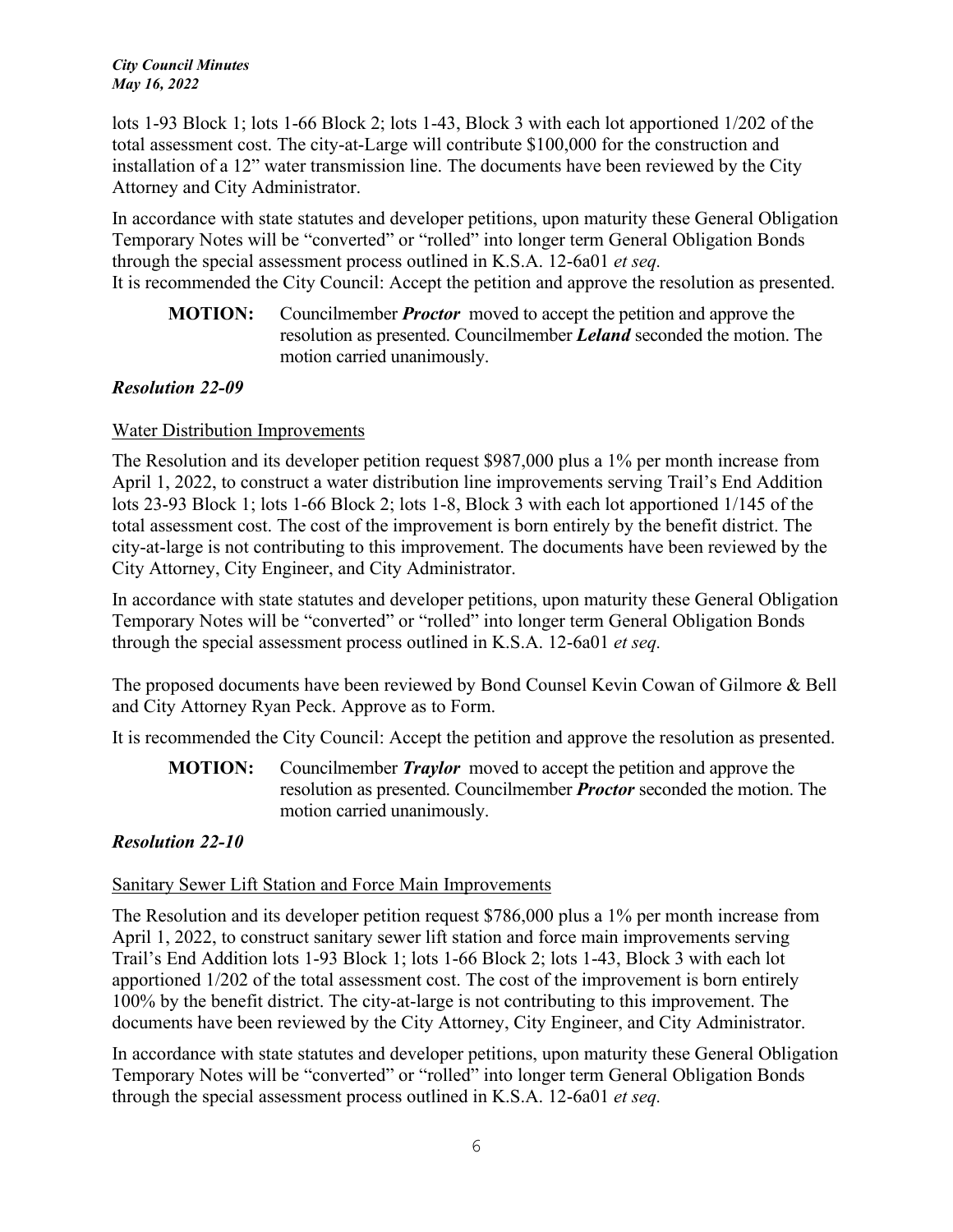The proposed documents have been reviewed by Bond Counsel Kevin Cowan of Gilmore & Bell and City Attorney Ryan Peck. Approve as to Form.

It is recommended the City Council: Accept the petition and approve the resolution as presented.

**MOTION:** Councilmember *Proctor* moved to accept the petition and approve the resolution as presented. Councilmember *Traylor* seconded the motion. The motion carried unanimously.

## *Resolution 22-11*

### Sanitary Sewer Improvements

The Resolution and its developer petition request \$878,000 plus a 1% per month increase from April 1, 2022, to construct a sanitary sewer improvement serving Trail's End Addition lots 18-93 Block 1; lots 1-66 Block 2; lots 1-13, Block 3 with each lot apportioned 1/155 of the total assessment cost. The cost of the improvement is born entirely 100% by the benefit district. The city-at-large is not contributing to this improvement. The documents have been reviewed by the City Attorney, City Engineer, and City Administrator.

In accordance with state statutes and developer petitions, upon maturity these General Obligation Temporary Notes will be "converted" or "rolled" into longer term General Obligation Bonds through the special assessment process outlined in K.S.A. 12-6a01 *et seq.*

The proposed documents have been reviewed by Bond Counsel Kevin Cowan of Gilmore & Bell and City Attorney Ryan Peck. Approve as to Form.

It is recommended the City Council: Accept the petition and approve the resolution as presented.

**MOTION:** Councilmember *Leland* moved to accept the petition and approve the resolution as presented. Councilmember *Proctor* seconded the motion. The motion carried unanimously.

### *Resolution 22-12*

#### Paving and Sidewalk Improvements

The Resolution and its developer petition request \$1,853,000 plus a 1% per month increase from April 1, 2022, to construct paving and sidewalk improvements serving Trail's End Addition lot 23, lots 50-66, 72-93 Block 1 and Lots 1-15, 58-66, Block 2 and Lot 1 Block 3 shall be apportioned 2/370 the total cost of the improvement.

Lots 24-49, 67-71 Block 1 and Lots 16-57 Block 2 and Lots 2-8 Block 3shall be apportioned 3/370 of the total assessment cost.

The cost of the improvement is born entirely 100% by the benefit district. The city-at-large is not contributing to this improvement. The documents have been reviewed by the City Attorney, City Engineer, and City Administrator.

In accordance with state statutes and developer petitions, upon maturity these General Obligation Temporary Notes will be "converted" or "rolled" into longer term General Obligation Bonds through the special assessment process outlined in K.S.A. 12-6a01 *et seq.*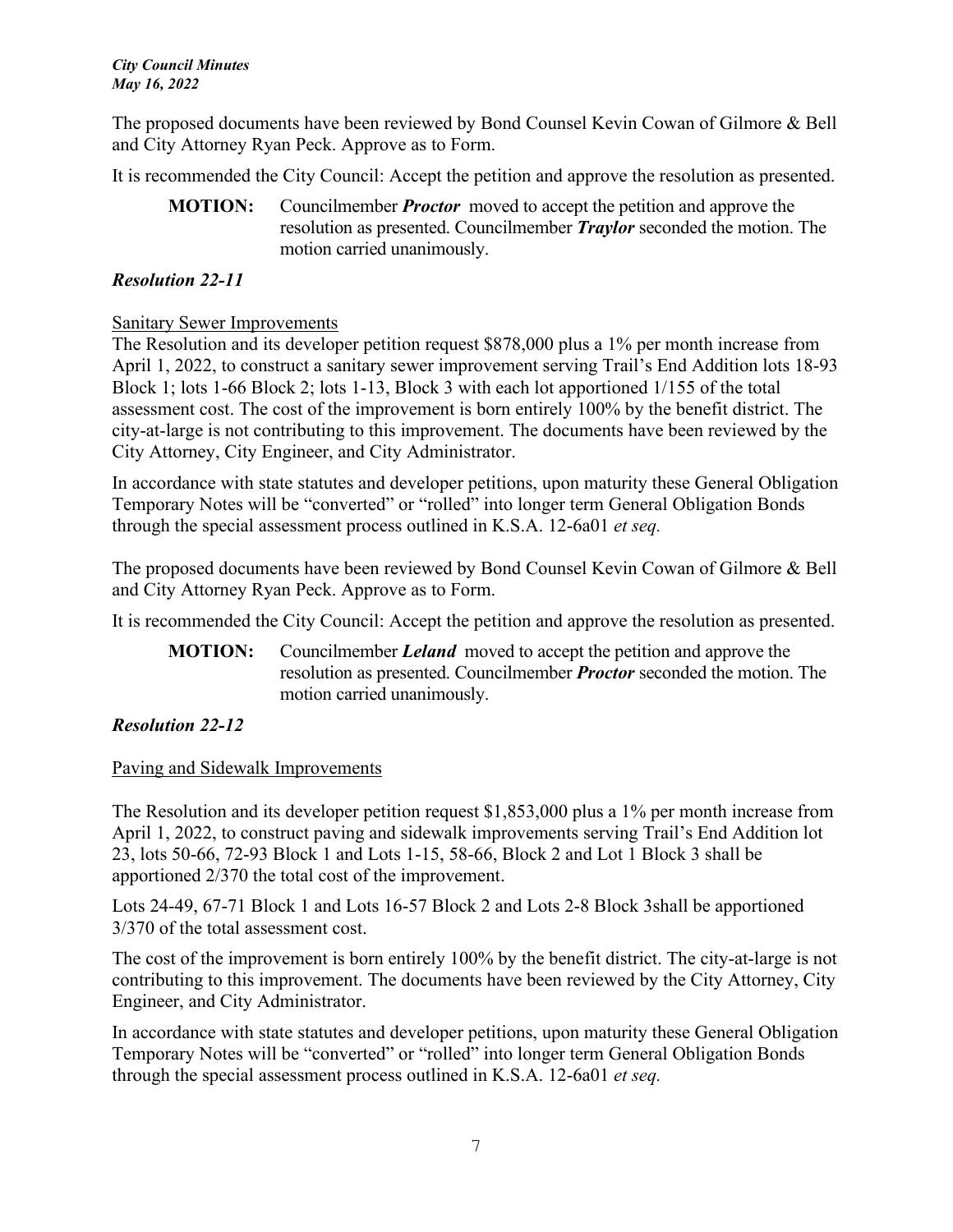The proposed documents have been reviewed by Bond Counsel Kevin Cowan of Gilmore & Bell and City Attorney Ryan Peck. Approve as to Form.

It is recommended the City Council: Accept the petition and approve the resolution as presented.

**MOTION:** Councilmember *Leland* moved to accept the petition and approve the resolution as presented. Councilmember *Traylor* seconded the motion. The motion carried unanimously.

## *Resolution 22-13*

### Storm Water Drainage Improvements

The Resolution and its developer petition request \$1,433,000 plus a 1% per month increase from April 1, 2022, to construct storm water drainage improvements serving Trail's End Addition Lot 23, lots 50-66, 72-93 Block 1 and Lots 1-15, 58-66, Block 2 and Lot 1 Block 3 shall be apportioned 2/370 the total cost of the improvement.

Lots 24-49, 67-71 Block 1 and Lots 16-57 Block 2 and Lots 2-8 Block 3shall be apportioned 3/370 of the total assessment cost.

The cost of the improvement is born entirely 100% by the benefit district. The city-at-large is not contributing to this improvement. The documents have been reviewed by the City Attorney, City Engineer, and City Administrator.

In accordance with state statutes and developer petitions, upon maturity these General Obligation Temporary Notes will be "converted" or "rolled" into longer term General Obligation Bonds through the special assessment process outlined in K.S.A. 12-6a01 *et seq.*

The proposed documents have been reviewed by Bond Counsel Kevin Cowan of Gilmore & Bell and City Attorney Ryan Peck. Approve as to Form.

It is recommended the City Council: Accept the petition and approve the resolution as presented.

**MOTION:** Councilmember *Traylor* moved to accept the petition and approve the resolution as presented. Councilmember *Proctor* seconded the motion. The motion carried unanimously.

*Resolution 22-14* 

# **SUMMERBALL SHOWDOWN FUNDING REQUEST**

Sheldon Howell with Summerball Showdown, a non-profit Corporation presented a request to the City Council for the 2022 annual event. Howell explained that they are a national baseball tournament for collegiate and semi-professional baseball, and they will be bringing in teams from all over the country to play in Goddard as a post-season tournament at the end of summer ball. Howell stated that this year they have partnered with the USA Military Wardogs, a military team and Mutt 22 to give away an active military female marine, a service dog at the Summerball Showdown. Support will assist with multiple expenses and will allow for all youth leagues, baseball, and softball, within the Goddard Community the opportunity to take advantage of the US Military WarDogs Mini Camp for free. There are several options for the sponsorship, and Summerball Showdown could share the cost involved which will be approximately \$15,000.